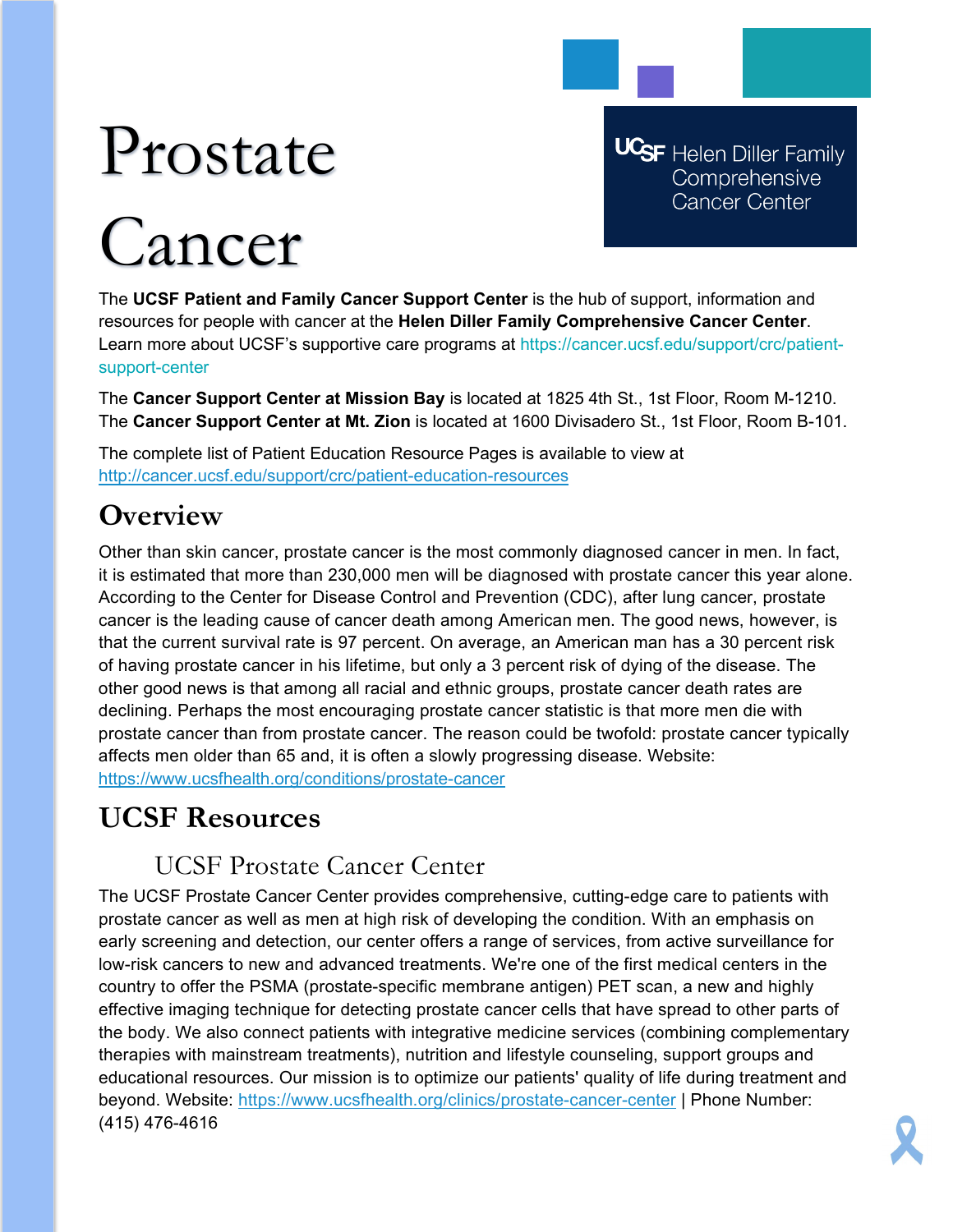# UCSF Urologic Surgical Oncology Clinic

We provide a wide range of services, including screening exams, diagnostic imaging, transrectal ultrasound and biopsy, second opinions and treatments ranging from surgery to radiation therapy. We also offer patient education and support groups. UCSF is home to a large research program dedicated to improving cancer prevention, diagnosis and treatment. Interested patients may have the option to join a clinical trial investigating potential new treatments. Website: <https://www.ucsfhealth.org/clinics/urologic-surgical-oncology-clinic> | Phone Number: (415) 353- 7171

# **Publications**

UCSF Department of Urology: "Your Health Matters" Patient Education Series Website: <http://www.urology.ucsf.edu/patient-care/cancer/prostate-cancer>

American Cancer Society

- "Prostate Cancer" Website: <http://www.cancer.org/cancer/prostate-cancer.html>
- "Sex and the Man with Cancer" Website: [http://www.cancer.org/treatment/treatments-and-side-effects/physical-side](http://www.cancer.org/treatment/treatments-and-side-effects/physical-side-effects/fertility-and-sexual-side-effects/sexuality-for-men-with-cancer.html)[effects/fertility-and-sexual-side-effects/sexuality-for-men-with-cancer.html](http://www.cancer.org/treatment/treatments-and-side-effects/physical-side-effects/fertility-and-sexual-side-effects/sexuality-for-men-with-cancer.html)

Cancer.Net: "Prostate Cancer"

Website: <http://www.cancer.net/cancer-types/prostate-cancer>

National Cancer Institute

- "Treatment Choices for Men with Early Stage Prostate Cancer" Website: [http://www.cancer.gov/publications/patient-education/understanding-prostate](http://www.cancer.gov/publications/patient-education/understanding-prostate-cancer-treatment)[cancer-treatment](http://www.cancer.gov/publications/patient-education/understanding-prostate-cancer-treatment)
- "Prostate Cancer" Website: <http://www.cancer.gov/types/prostate>

National Comprehensive Cancer Network: "NCCN Guidelines for Patients: Prostate Cancer"

Website: <http://www.nccn.org/patients/guidelines/cancers.aspx>

Prostate Cancer Foundation: Guides Website: <http://www.pcf.org/guide>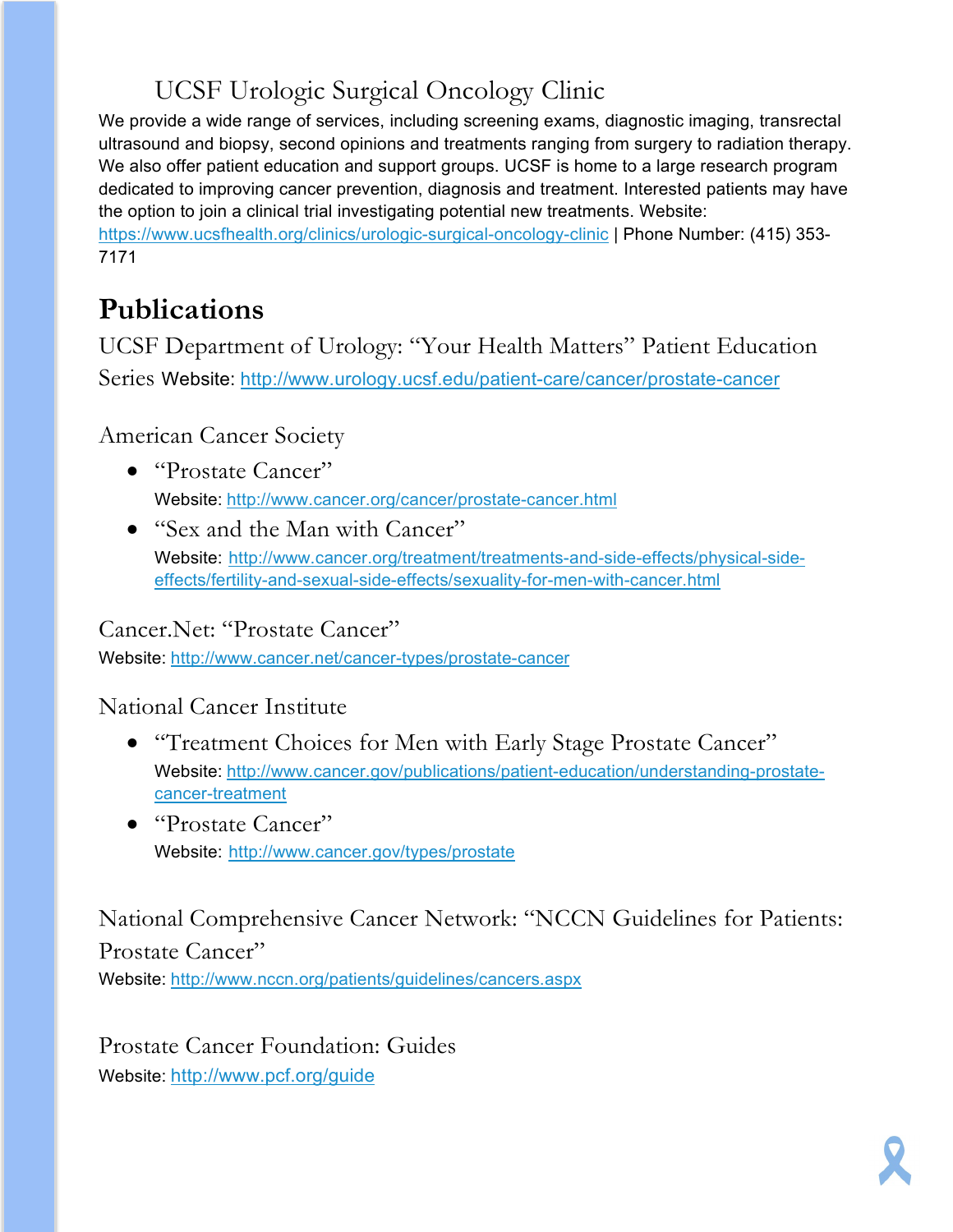# **Organizations**

#### American Cancer Society (ACS) – Prostate Cancer

At the American Cancer Society, we're on a mission to free the world from cancer. Until we do, we'll be funding and conducting research, sharing expert information, supporting patients, and spreading the word about prevention. All so you can live longer — and better. Website: <https://www.cancer.org/cancer/prostate-cancer.html> Phone Number: 800.227.2345

Cancer.Net – Prostate Cancer

This is Cancer.Net's Guide to Testicular Website: <https://www.cancer.net/cancer-types/prostate-cancer>

#### Cancer Support Community – Prostate Cancer

As the largest professionally led nonprofit network of cancer support worldwide, the Cancer Support Community is dedicated to ensuring that all people impacted by cancer are empowered by knowledge, strengthened by action, and sustained by community.

Website: <https://www.cancersupportcommunity.org/prostate-cancer> | Phone Number: 888-793-9355

#### Medline Plus: Trusted Health Information for You - Prostate Cancer

MedlinePlus is a service of the National Library of Medicine (NLM), the world's largest medical library, which is part of the National Institutes of Health (NIH). Website: <https://medlineplus.gov/prostatecancer.html>

#### National Cancer Institute - Prostate Cancer

The National Cancer Institute (NCI) is the federal government's principal agency for cancer research and training. NCI is deeply committed to the core values of equity, diversity, and inclusion that allow all staff to reach their potential and fully contribute to the Institute's cancer mission. Website:<https://www.cancer.gov/types/prostate>

#### National LGBT Cancer Network



The National LGBT Cancer Network works to improve the lives of LGBT cancer survivors and those at risk by: EDUCATING the LGBT community about our increased cancer risks and the importance of screening and early detection; TRAINING health care providers to offer more culturally-competent, safe and welcoming care; and ADVOCATING for LGBT survivors in mainstream cancer organizations, the media and research.

Website: <https://cancer-network.org/about/> | Phone Number: 212-675-2633